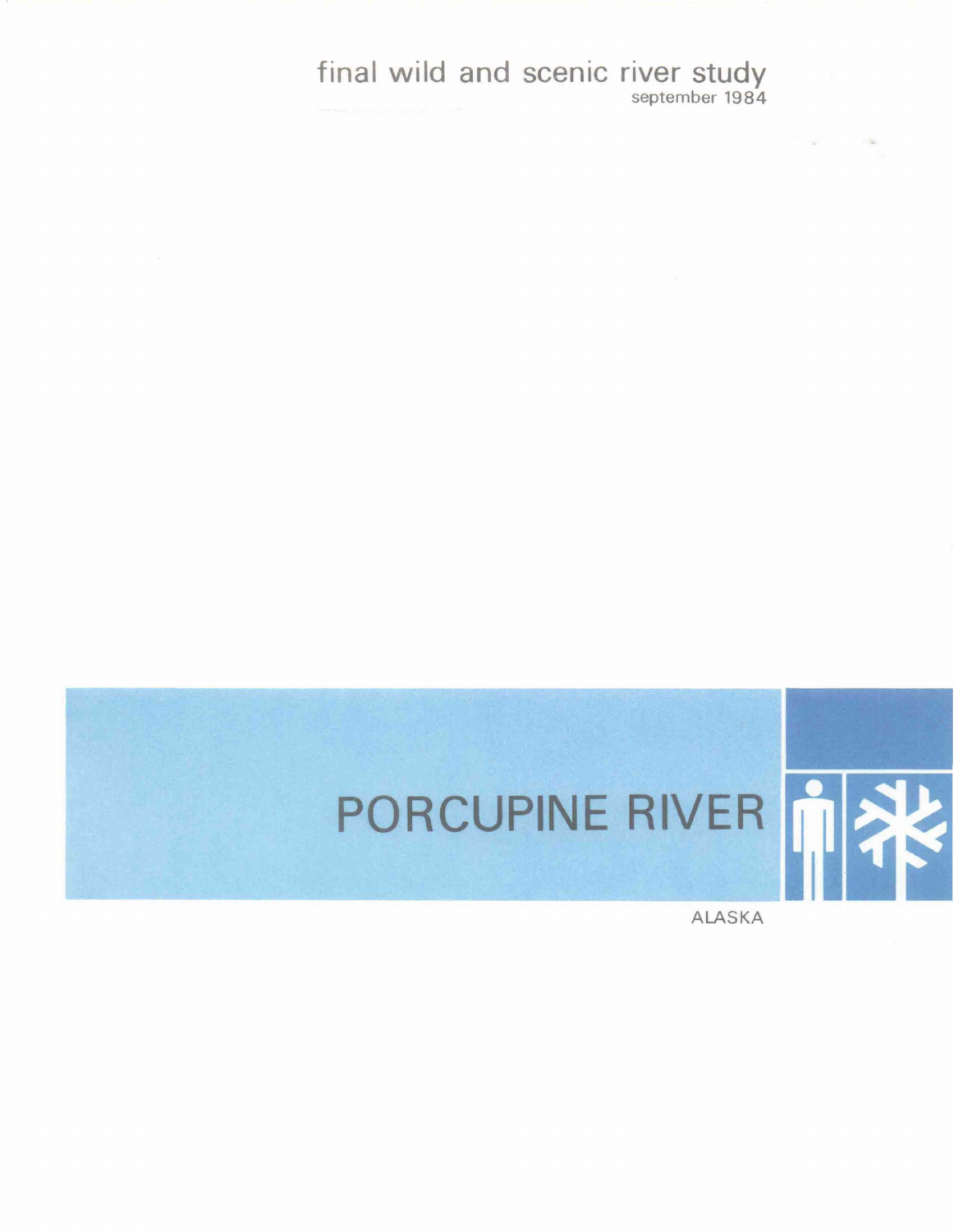P99/D-2183A

 $\mathbf{r}$ 

#### FINAL WILD AND SCENIC RIVER STUDY

#### PORCUPINE RIVER, ALASKA

Abstract: Pursuant to section S(a) of the Wild and Scenic Rivers Act (Public Law 90-542, as amended), the National Park Service, U.S. Department of the Interior, has prepared this Final Wild and Scenic River Study for the Porcupine River in Alaska. The report finds that the river is not suitable for inclusion in the National Wild and Scenic Rivers System.

The Porcupine River was found to be nonsuitable principally because there is no support for designation from either the state of Alaska, which owns the bed of this navigable river, or from private landowners, who have extensive holdings along the river, particularly along its lower reaches. Without strong support from the state of Alaska, it is not deemed appropriate to recommend designation of this regionally important transportation route as a component of the National Wild and Scenic Rivers System. In the absence of designation, those segments of the river within the Arctic and Yukon Flats National Wildlife Refuges currently receive a sufficient level of protection for fish and wildlife and other refuge values. Future management of federal lands along the Porcupine River will allow only those actions compatible with refuge purposes. The future character of the study area as a whole, with or without designation, will also depend upon how the native corporations and the state manage their lands.

#### U.S. Department of the Interior / National Park Service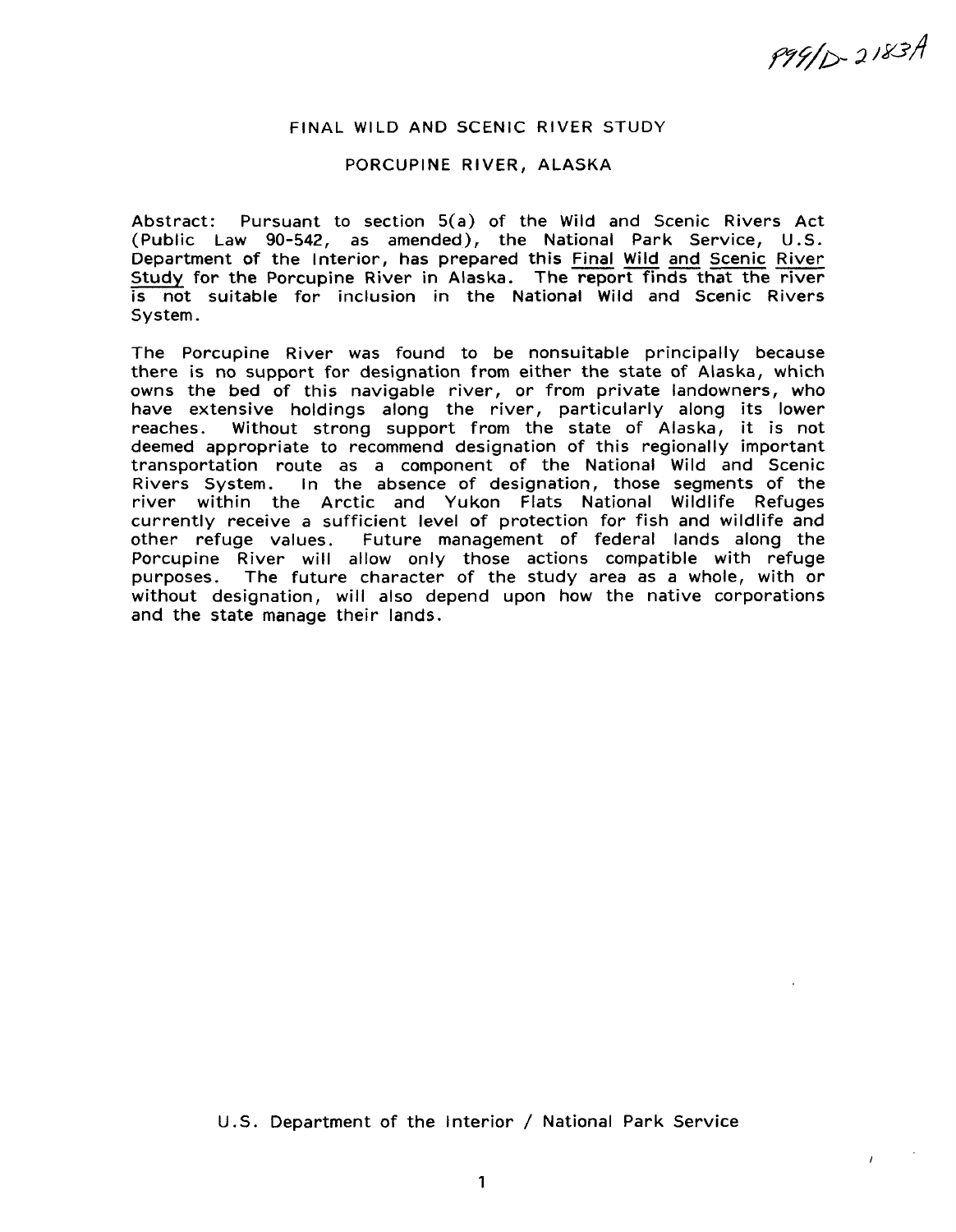#### SECTION I

#### DRAFT PORCUPINE RIVER WILD AND SCENIC RIVER STUDY

The draft document was widely distributed on and after April 11, 1984. It has not been reprinted and is incorporated here by reference. A limited number of copies are available at the office of the Regional Director, Alaska Region, National Park Service, 2525 Gambell Street, Room 107, Anchorage, Alaska 99503.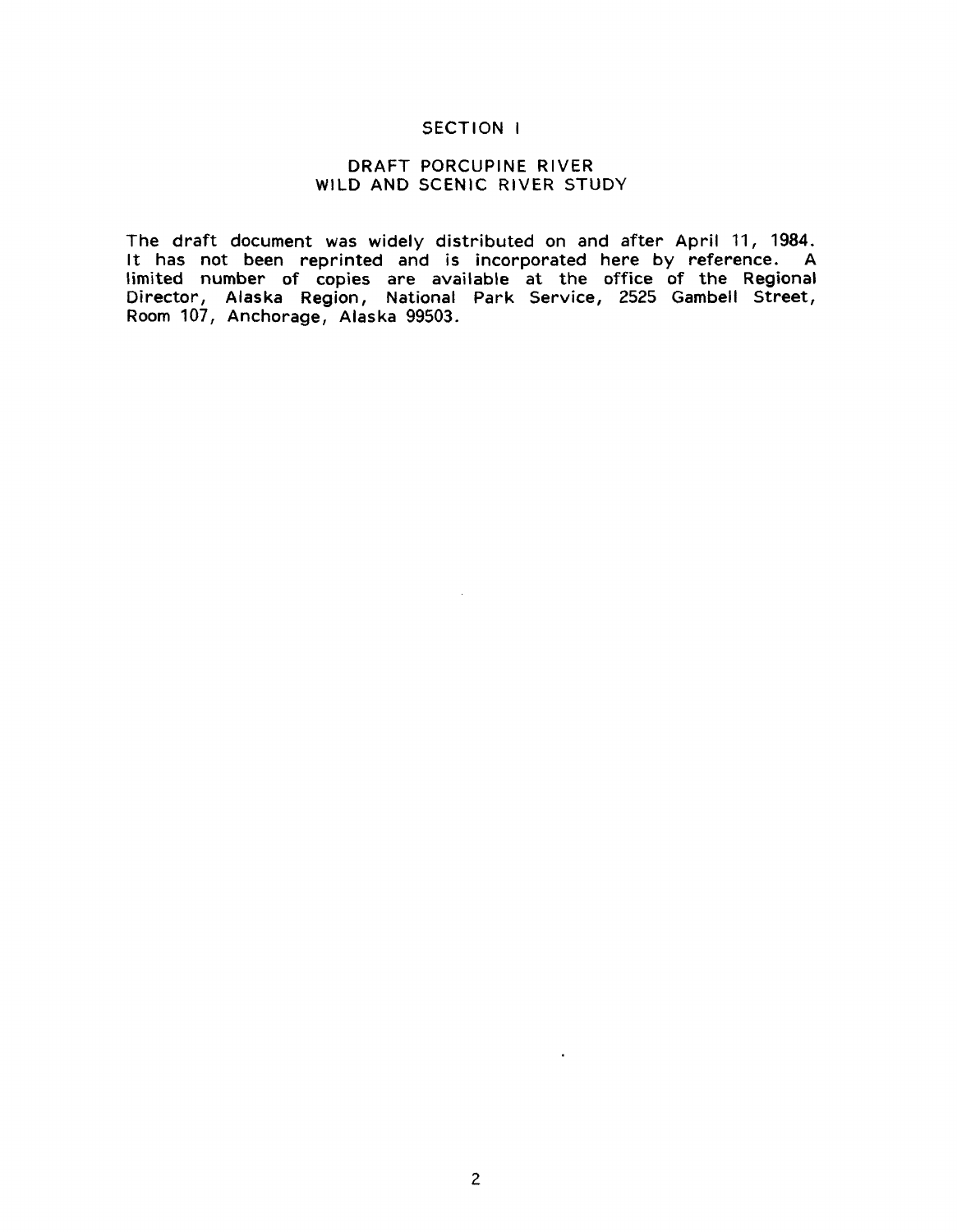#### SECTION II

#### CHANGES TO THE DRAFT STUDY REPORT

Page

9

Summary The second sentence of the third paragraph on the first page of the Summary should read:

> Therefore, the lands comprising the riverbed up to the mean high water line are owned by the state of Alaska.

Summary The first sentence of the first paragraph on the second page of the Summary should read:

> The Porcupine River was found to be nonsuitable<br>principally because there is no support for  $principle$ designation from either the state of Alaska, which owns the bed (up to the mean high water line) of this navigable river, or from private landowners, who have extensive holdings along the river, particularly along its lower reaches.

8 The second paragraph should read:

> The Canadian government, in cooperation with its provincial and territorial governments, has established a Canadian heritage rivers system. River in Canada was not nominated as one of the initial components of the system. The opportunity exists, however, for further international agreement on the classification and protection of the Porcupine River.

The second paragraph should read:

The Porcupine River is considered nonsuitable for inclusion in the National Wild and Scenic Rivers System for two reasons. First, there is no support for designation from either the state of Alaska, which owns the bed (up to the mean high water line) of this navigable river, or from private landowners, who have extensive holdings along the river, particularly along its lower reaches. It would be inappropriate Department of the Interior to propose designation without strong support by the state of Alaska for such a course of action. Second, the Porcupine River serves as an essential water highway for local travel and commerce, and there is concern on the part of the state government and local residents that designation might possibly constrain future uses of the river corridor for transportation purposes.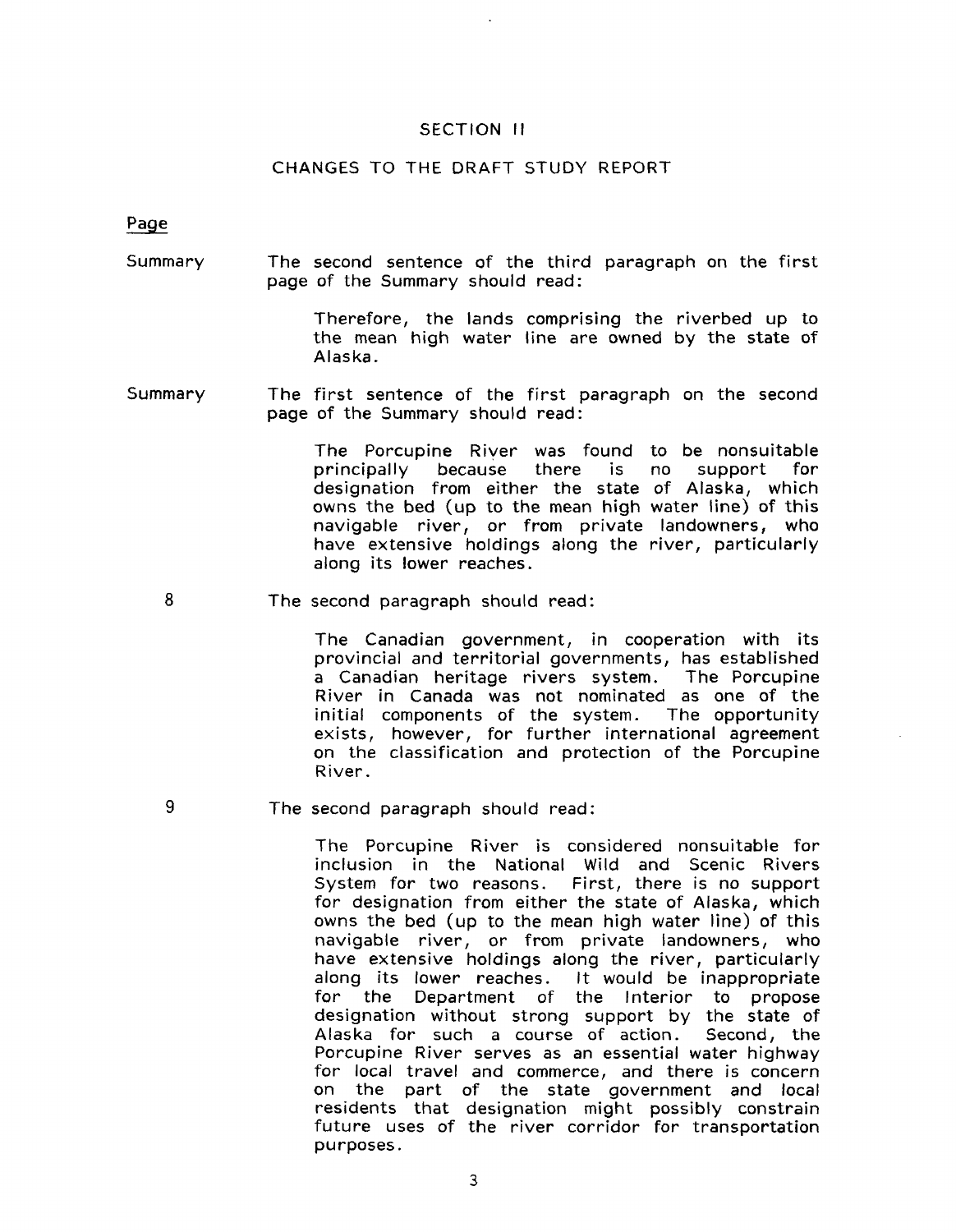The following paragraph should be inserted after the second paragraph:

> The importance of the study area for subsistence is documented in Richard Caulfield's report, Subsistence Land Use in Upper Yukon-Porcupine Communities (ADF&G 1983) and Richard Nelson's Hunters of the Northern Forest.

22 The first two sentences of the third paragraph should be revised as follows:

> Land use, with the exception of subsistence (as discussed above), is generally characterized as "occasional and intermittent," including recreation, sport hunting and fishing, seasonal residences, and resource exploration. Other exceptions are the small concentrations of residential, service, and industrial land use in Fort Yukon, Arctic Village, Chalkyitsik, and Venetie (Selkregg n.d., p. 292).

- 51 Under Alaska Department of Fish and Game insert
	- 1983 Subsistence Land Use in Upper Yukon-Porcupine Communities, by Richard Caulfield. Division of Subsistence, Technical Paper 16.
- 52 After National Audubon Society insert

22

NELSON, RICHARD

1973 Hunters of the Northern Forest. Urbana: University of Chicago Press.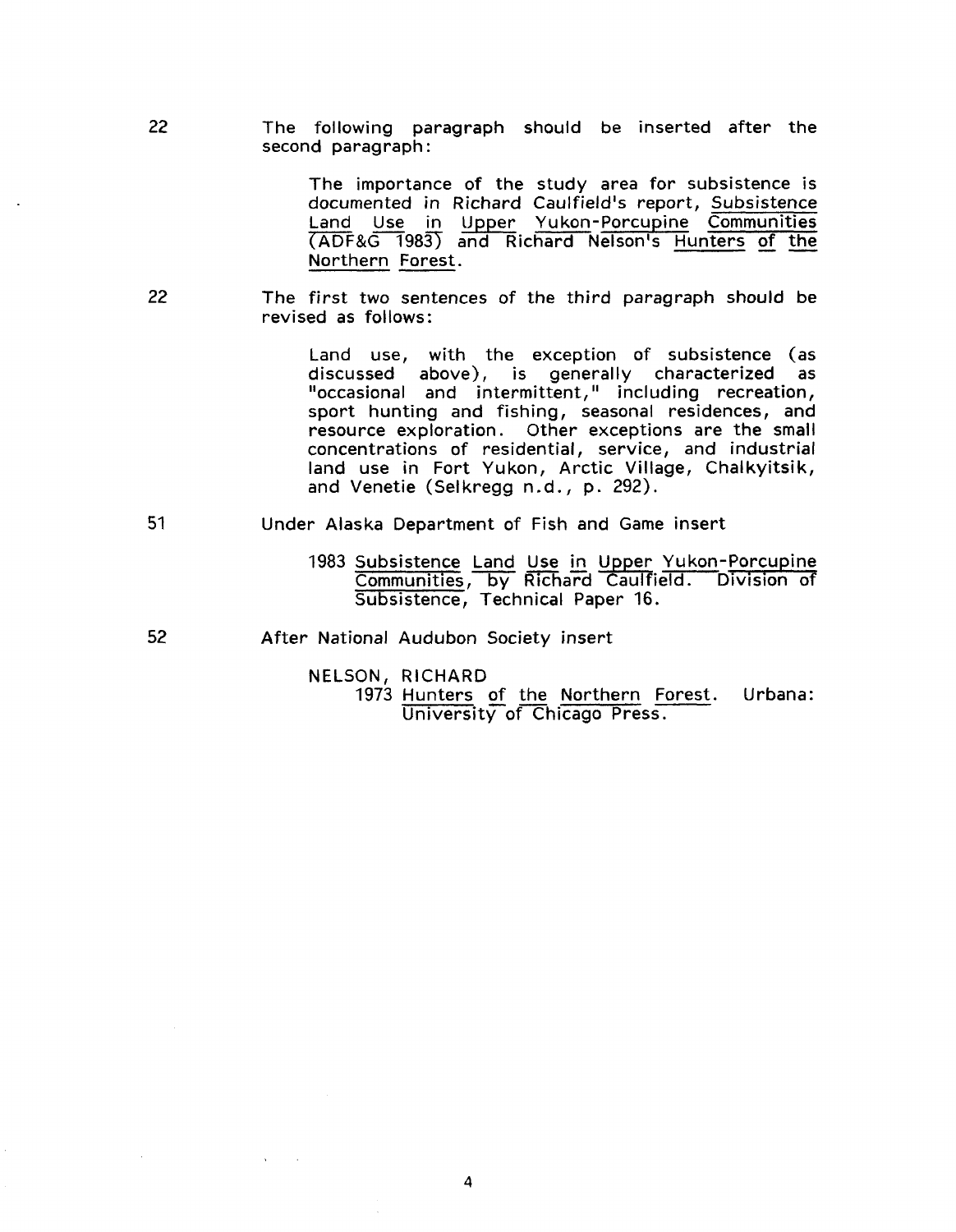### SECTION III

 $\sim 10^6$ 

#### COMMENTS FROM FEDERAL AGENCIES, STATE AND LOCAL GOVERNMENTS, NATIVE AND OTHER ORGANIZATIONS

 $\frac{1}{2}$ 

5

 $\sim 10^6$ 

 $\mathcal{L}^{\text{max}}_{\text{max}}$  ,  $\mathcal{L}^{\text{max}}_{\text{max}}$ 

 $\label{eq:2.1} \mathcal{L}^{\text{max}}_{\text{max}}(\mathbf{r},\mathbf{r}) = \mathcal{L}^{\text{max}}_{\text{max}}(\mathbf{r},\mathbf{r})$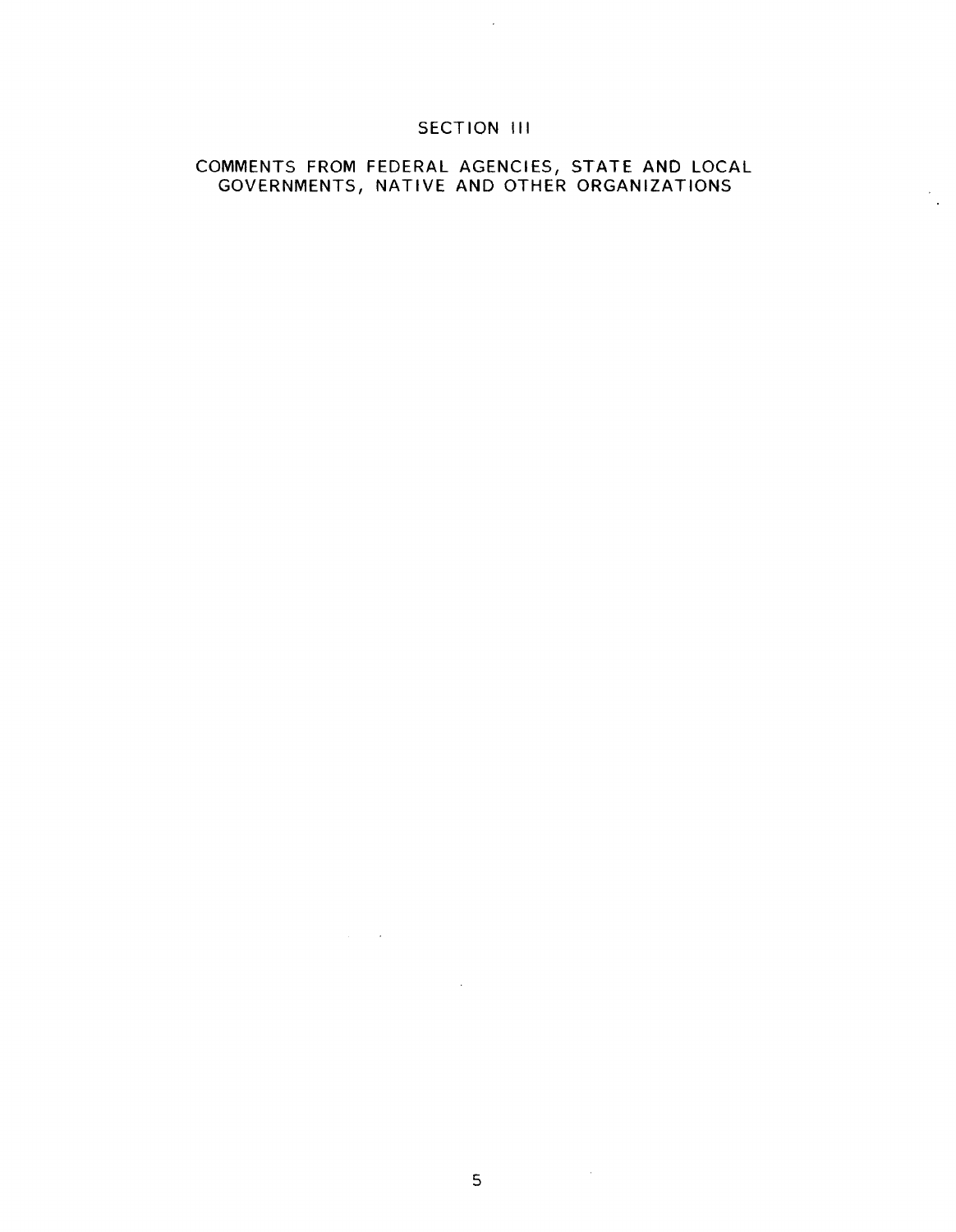

### **Department of Energy Washington, D.C. 20545**

**JUN 2 9 1Si4** 

Honorable G. Ray Arnett Assistant Secretary for Fish and Wildlife and Parks u. s. Department of the Interior Washington, D. c. 20240

Dear Mr. Arnett:

We have reviewed the Wild and Scenic River Study prepared for the Porcupine River in Alaska, as requested in your April 10, 1984, letter to Secretary Hodel.

With respect to energy resources, the study indicates that there is a remote potential for mineral (petroleum) development in the Yikon Territory. However, we note that the study resulted in a determination that the Porcupine River is not suitable for designation as a component of the National Wild and Scenic River System. We understand that this determination of nonsuitability and the associated selection of the no action alternative will not result in any changes in land use, ownership, or management policies. Consequently, we do not believe that potential energy resources will be affected.

We appreciate the opportunity to comment on this study.

 $e^{i\gamma}$ ,  $\gamma$ , I "'--- *t,.J* 

Ján W. Mares Assistant Secretary for Policy, Safety, and Environment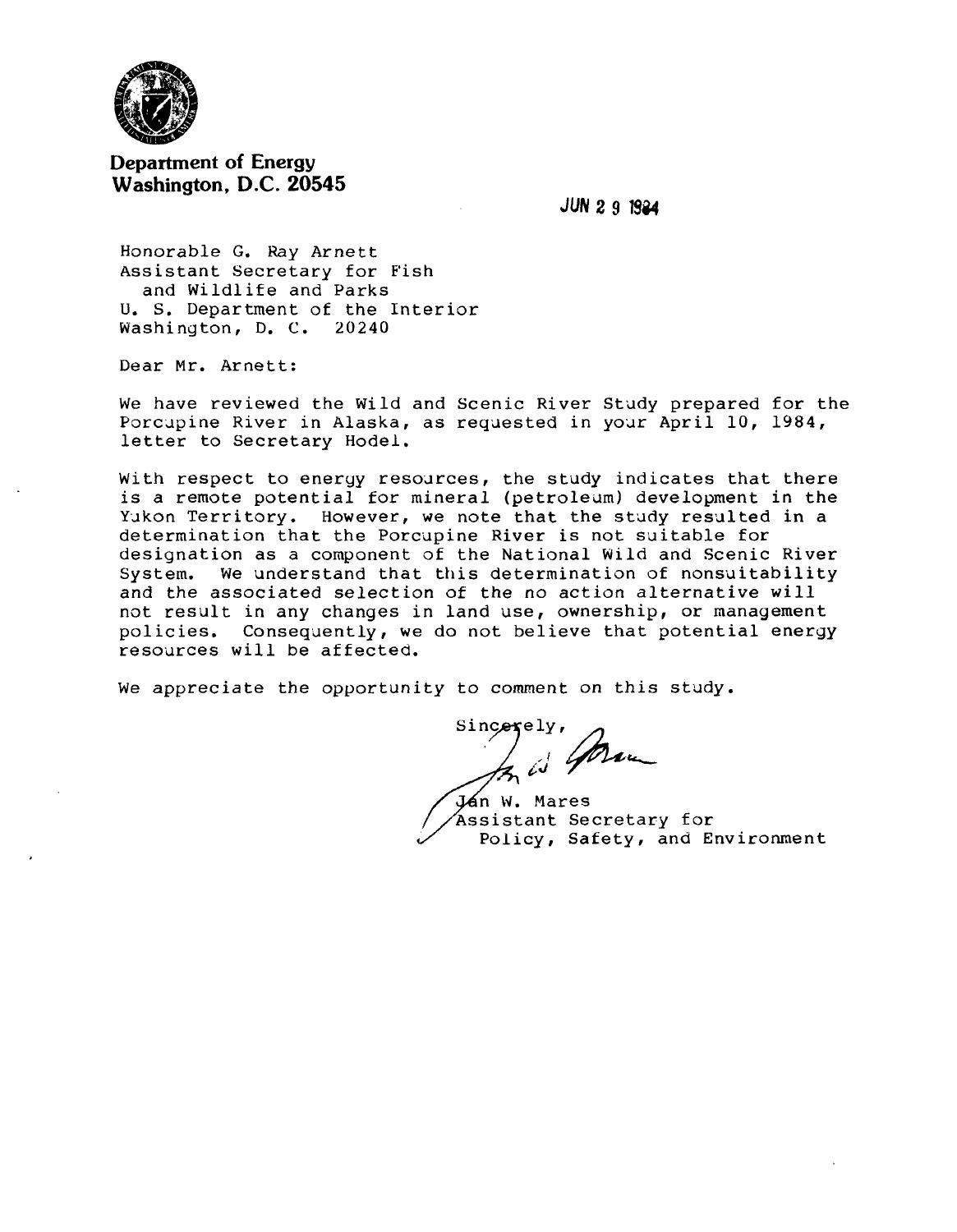

## DEPARTMENT OF THE ARMY OFFICE OF THE ASSISTANT SECRETARY

WASHINGTON. DC 20310

18 JUN 1994

Honorable G. Ray Arnett Assistant Secretary for Fish and Wildlife and Parks U.S. Department of the Interior Washington, D.C. 20240

Dear Mr.

This is in response to your letter of April 10, 1984, requesting conments of the Department of the Army on your proposed report on the Wild and Scenic River Study of the Porcupine River, Alaska.

The report finds that although the Porcupine River is eligible for the National Wild and Scenic Rivers System, it is unsuitable for inclusion for two reasons. First, the Porcupine River serves as an essential water highway for local travel and connnerce, and there is concern that designation might possibly constrain future uses of the river for transportation purposes. Second, there is no support for designation from either the State of Alaska, which owns the streambed,or from private landowners who have extensive holdings along the river.

In view of the study conclusion, we have no further comments to offer.

Sincerely,

Robert K. Dawson Acting Assistant Secretary of the Army (Civil Works)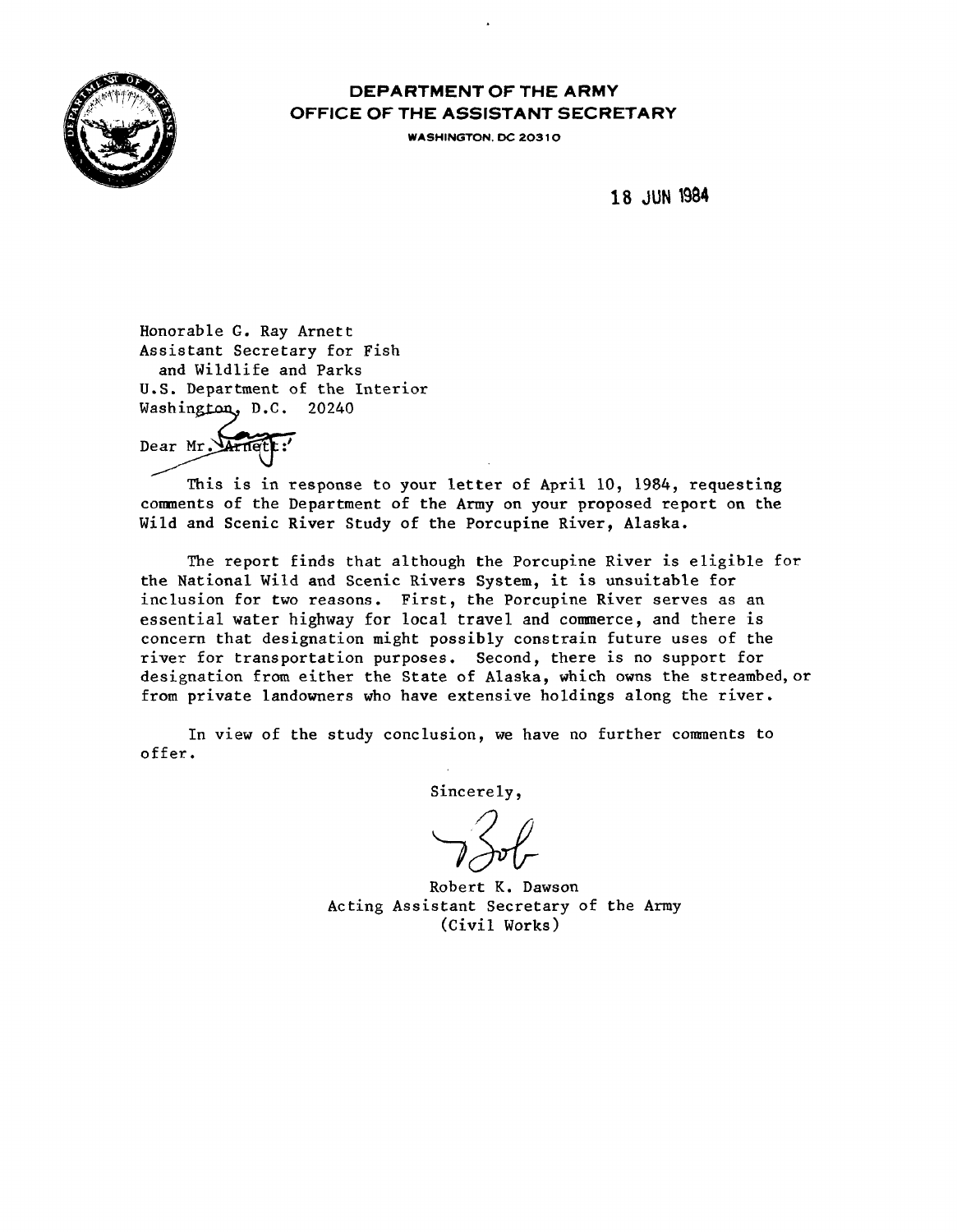

Office of Assistant Secretary 400 Seventh St., S.W.

Washington. D.C. 20590

 $MAY$   $12$ 

**Office of the Secretary** of Transportation

The Honorable G. Ray Arnett Assistant Secretary for Fish and Wildlife and Parks Department of the Interior Washington, D.C. 20240

Dear Mr. Arnett:

Thank you for your recent letter to Secretary Dole, transmitting a copy of the draft wild and scenic river study report for the Porcupine River. Alaska. The study found that although the Porcupine River is eligible for the National Wild and Scenic Rivers System, it is not suitable for inclusion because the river is important for local travel and commerce.

We appreciate the opportunity to review the draft report. We have no conments.

Sincerely,

Matthew V. Scocozza Assistant Secretary for Policy and International Affairs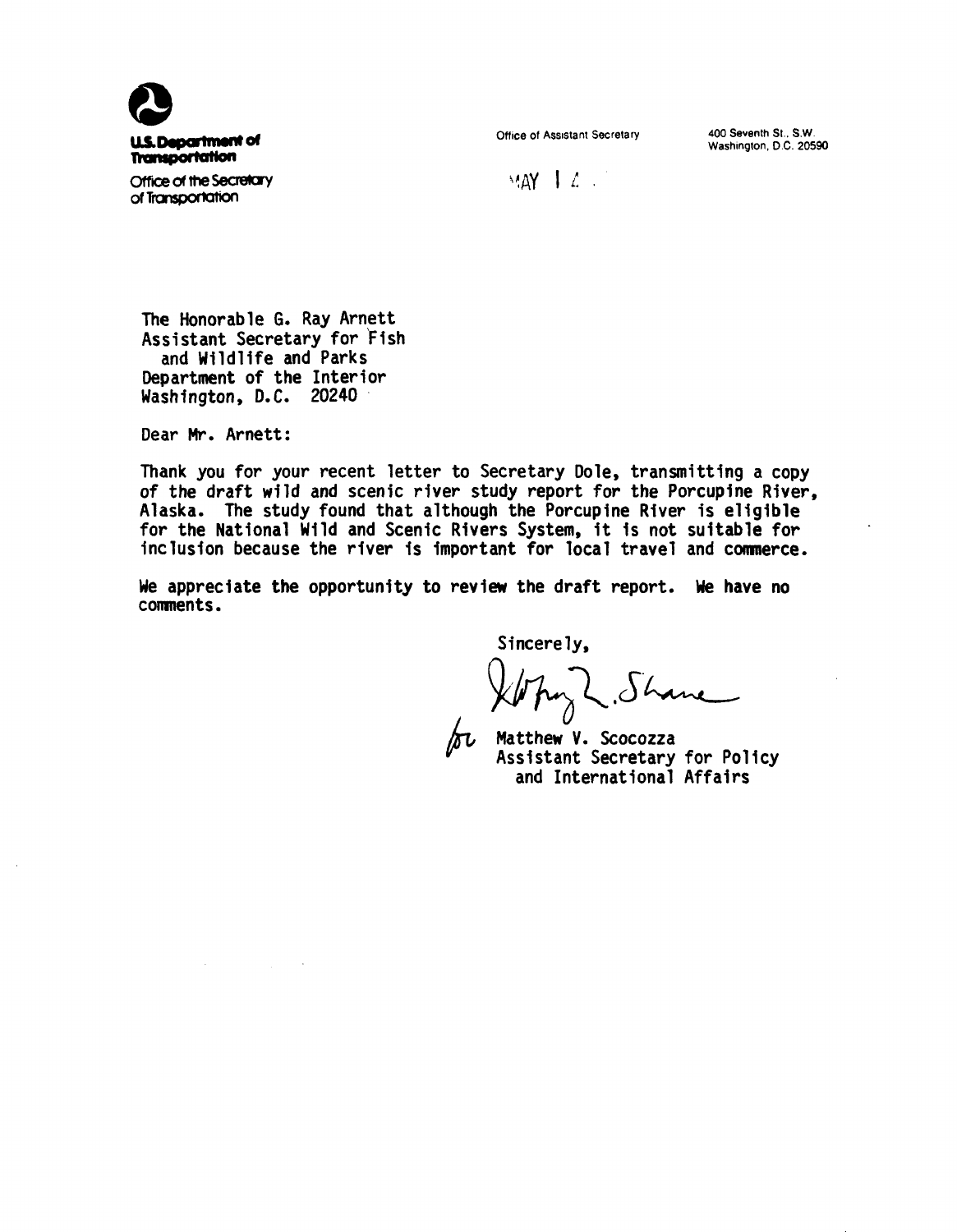

CONCERNING THE KISARALIK AND PORCUPINE RIVER STUDIES REMARKS BY CONGRESSMAN DON YOUNG

I would like to be placed on record as approving of the decision by the National Park Service not to include the Kisaralik and Porcupine Rivers in the National Wild and Scenic River System. I would also like to thank the National Park Service for giving the people of Alaska an opportunity to comment on this decision.

It is my belief that the Porcupine River is unsuitable for designation as a Wild and Scenic River because of the rivers' navigability and its' riverbed and both banks belonging to the State of Alaska. In addition, the river is an essential water highway for local commerce and for local travel. On the lower reaches, there is extensive private ownership of lands along the river including numerous native allottments and native regional and village corporation land. The State of Alaska, people living in the area, and Doyon Limited all expressed concern about<br>further restriction of access to private or state land. Local further restriction of access to private or state land. residents and the State of Alaska strongly support the decision to deem the river not appropriate for inclusion in the National Wild and Scenic River System.

The National Park Service and I are in agreement in that the Kisaralik River should not be included in the Wild and Scenic River System because of the numerous native allotments and private land selections that are adjacent to the middle and lower river segments. Local residents near the Kisaralik expressed concern about the additional regulations and restrictions that might result from designation of this river. The Fish and Wildlife Serivce does not favor designation of the river as Wild and Scenic inside the Yukon Delta National Wildlife Refuge because Wild and Scenic River status would not add significantly more protection to the river. Thus, this river is unsuitable for inclusion into the National Wild and Scenic River System.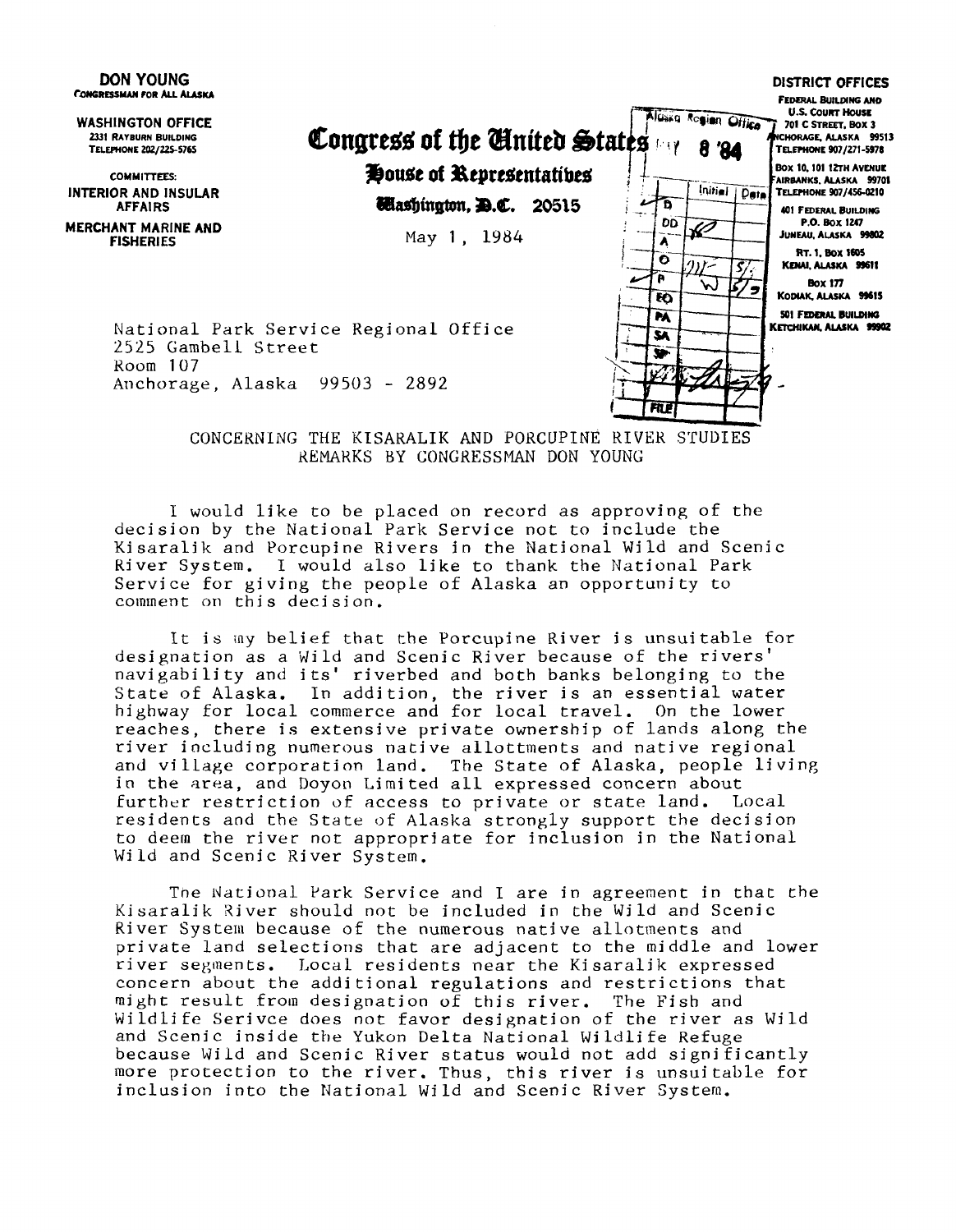National Park Service May 1, 1984 Page two

Again, I wish to thank the National Park Service for giving me the opportunity to comment on this decision. It is this type of cooperation between the State of Alaska, its' people, and the National Park Service that we wish to continue in the future.

Thank you, DON YOU Ġ Congressman for all Alaska

DY:DKac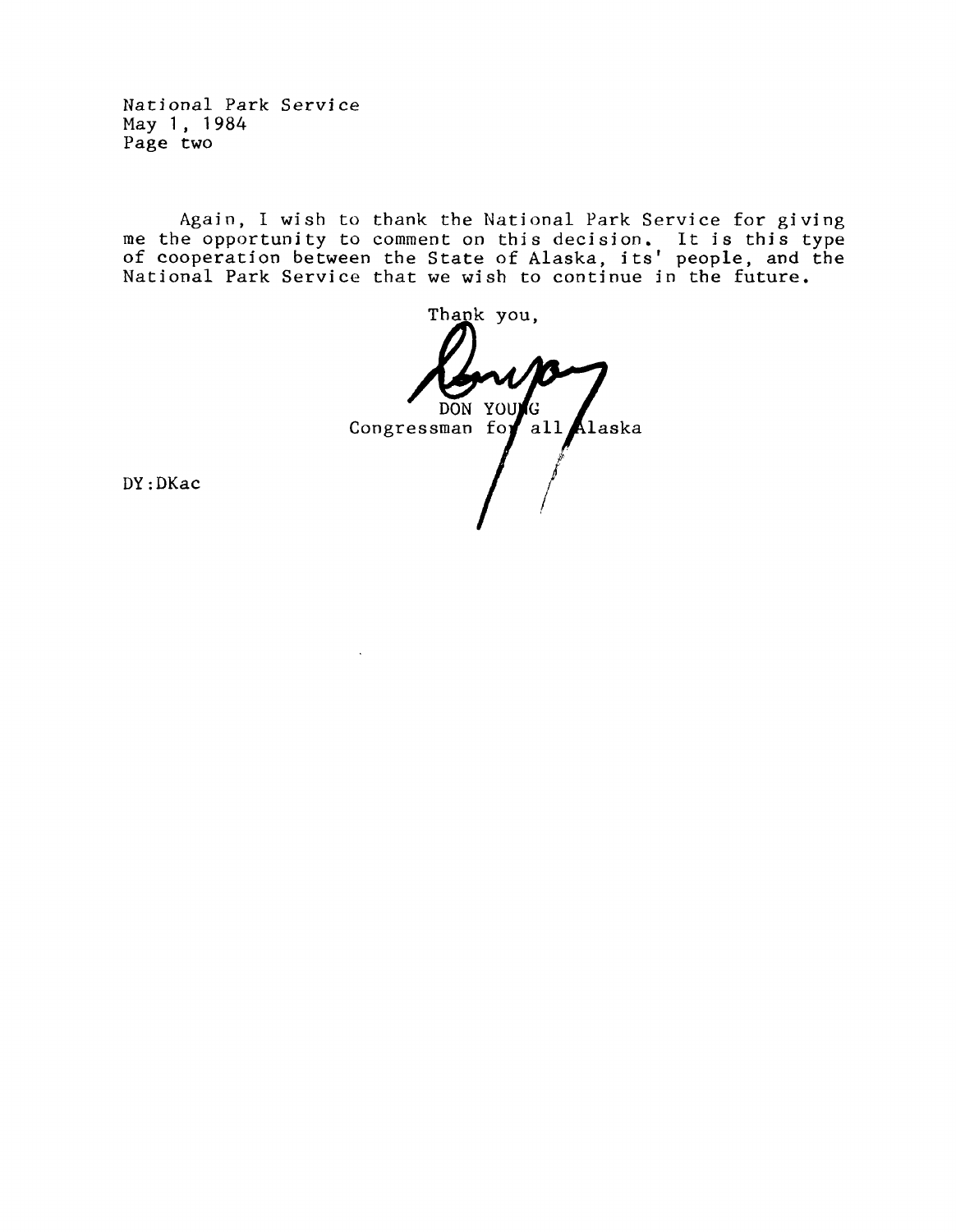# $STATE$   $0F$   $ALASWA$   $/$   $\sim$   $F$   $\sim$   $G$ **OFFICE OF THE GOVERNOR**  $\left(\bigcup_{n=0}^{\infty} \bigcup_{n=0}^{\infty} \bigcup_{n=0}^{\infty} \bigcup_{n=0}^{\infty} \bigcup_{n=0}^{\infty} \bigcup_{n=0}^{\infty} \bigcup_{n=0}^{\infty} \bigcup_{n=0}^{\infty} \bigcup_{n=0}^{\infty} \bigcup_{n=0}^{\infty} \bigcup_{n=0}^{\infty} \bigcup_{n=0}^{\infty} \bigcup_{n=0}^{\infty} \bigcup_{n=0}^{\infty} \bigcup_{n=0}^{\in$

OFFICE OF MANAGEMENT AND BUDGET DIVISION OF GOVERNMENTAL COORDINATION

June 27, 1984

Mr. Roger Contor Regional Director National Park Service 2525 Gambell St., Rm. 107 Anchorage, AK 99503-2892 Dear Mr. Konker

Anchorage, AK 99503<br>267-2199



The State has completed its review of the Porcupine River  $\left|\text{Ord}\right|$  Wildand Scenic River Study. We are pleased to see that the Nationall<sup>e</sup> Park Service (NPS) has addressed the major issues surrounding the manage-  $\sqrt{2}$ ment of the river corridor and proposed that it not be included in the wild and scenic river system. The State concurs with this proposed alternative (no action).

We appreciate acknowledgement of the importance of the study area for resource harvesting by local communities. Since we last reviewed a draft of this study new information regarding these subsistence uses has been published. To include this current information, we request that NPS cite Richard Caulfield's report, Subsistence Land Use in Upper Yukon-Porcupine Communities (ADF&G, Division of Subsistence Technical Paper No. 16, June 1983). This document discusses subsistence uses of the Porcupine River area by residents of five Yukon Flats communities.

Specifically, information presented in Caulfield's report elucidates the past and present importance of the Porcupine River to the resource economics of Chalkyitsik and Fort Yukon. The report also notes that these subsistence uses extend well beyond the settlement boundaries of these communities. Because of this, we request that NPS modify the statement on Page 22 ("Land Use") of the Porcupine study which indicates that land uses are "occasional and intermittent" in the study area. We feel it would also be appropriate for NPS to cite Richard Nelson's Hunters of the Northern Forest (University of Chicago Press, 1973) to give readers a more complete understanding of the subsistence uses of the region.

Our last observation is that the final plan would be improved if the discussion on archeology were expanded to better describe the types and importance of the cultural resources in the study area.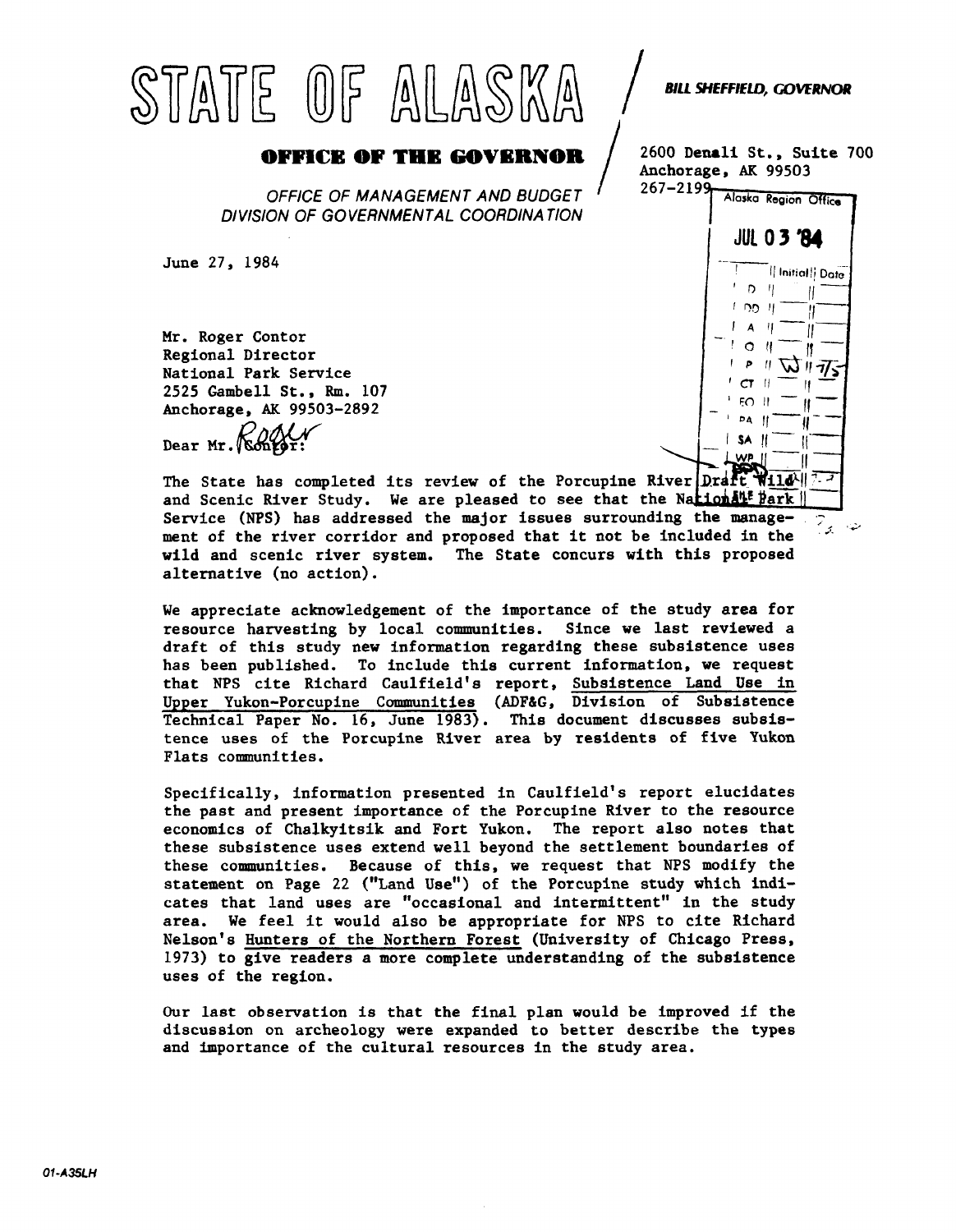If the final recommendations to Congress are changed to reflect any wild and scenic river system designations along the Porcupine River, then the State would be concerned about likely restrictions to transportation, subsistence use and resource development in or adjacent to the river corridor.

Thank you for the opportunity to comment on this draft river study.

Sincerely,

Sally Gibert State CSU Coordinator

- cc: S. Leaphart, CACFA
	- J. Leask, AFN
	- R. Davidge, DOI
	- M. Frankel, ALUC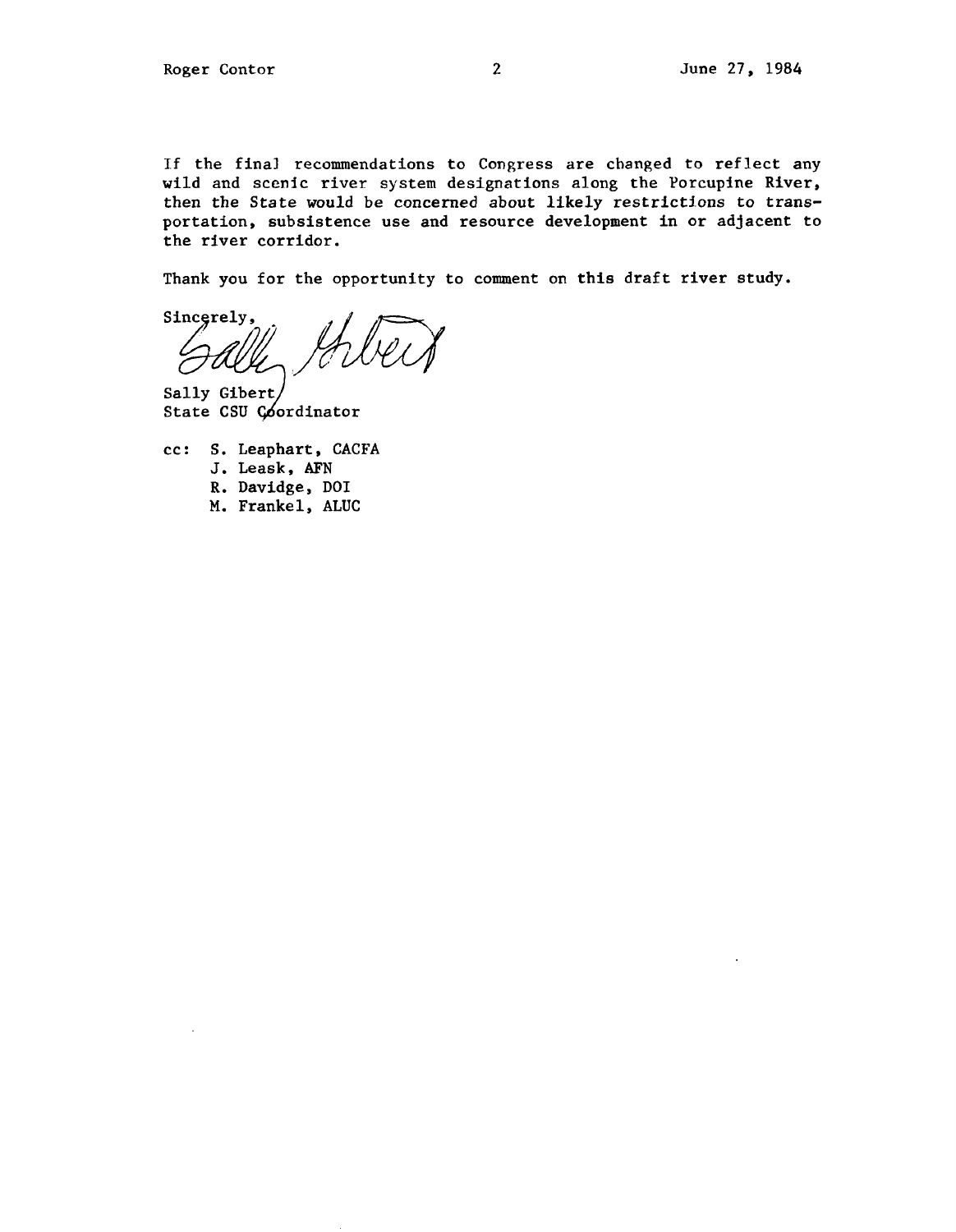

## Citizens' Advisory Commission of  $\mathbf{B}$  **618** Seventh Avenue  $\textit{on Federal Areas} \quad \textcolor{red}{\displaystyle \big\vert} \textcolor{red}{\overbrace{\textcolor{blue}{\mathsf{m}:\textsf{field}}}^{\textsf{FairPanks, Alaska 99701}}}$

July 6, 1984



 $\overline{\mathcal{N}}$ ica

Roger Contor Regional Director National Park Service 2525 Gambell Room #107 Anchorage, Alaska 99503

Dear Mr. Contor:

The Commission concurs with the study team's decision that the Porcupine River is **not suitable** for inclusion into the National Wild and Scenic River System (NWSRS). endorses the "no action" alternative.

The Porcupine is a legally defined navigable river that has been and will continue to be a regionally important transportation route. Designation as a Wild and Scenic River would put unnecessary constraints on the use of and access to nearby lands and resources.

A substantial amount of these nearby lands are privately owned, either by village corporations, individual allotment, or by the regional corporation. Local residents have consistently opposed designation of the river as Wild and Scenic as *in*clusion would place restrictions on the use of local resources and development.

The Arctic National Wildlife Refuge and Yukon Flats National Wildlife Refuge will provide adequate protection through the ANILCA mandated Comprehensive Conservation Plans. Inclusion into the NWSRS would not significantly raise the level of protection for the river corridor but may result in greater use of the river with subsequent increases in user group conflicts.

The Commission would like to be provided with a copy of the final study report to the President and Congress.

Sincerely,

sincerely,<br>Xten Leaphart<br>Stan Leaphart

Stan Leaphart<br>Executive Director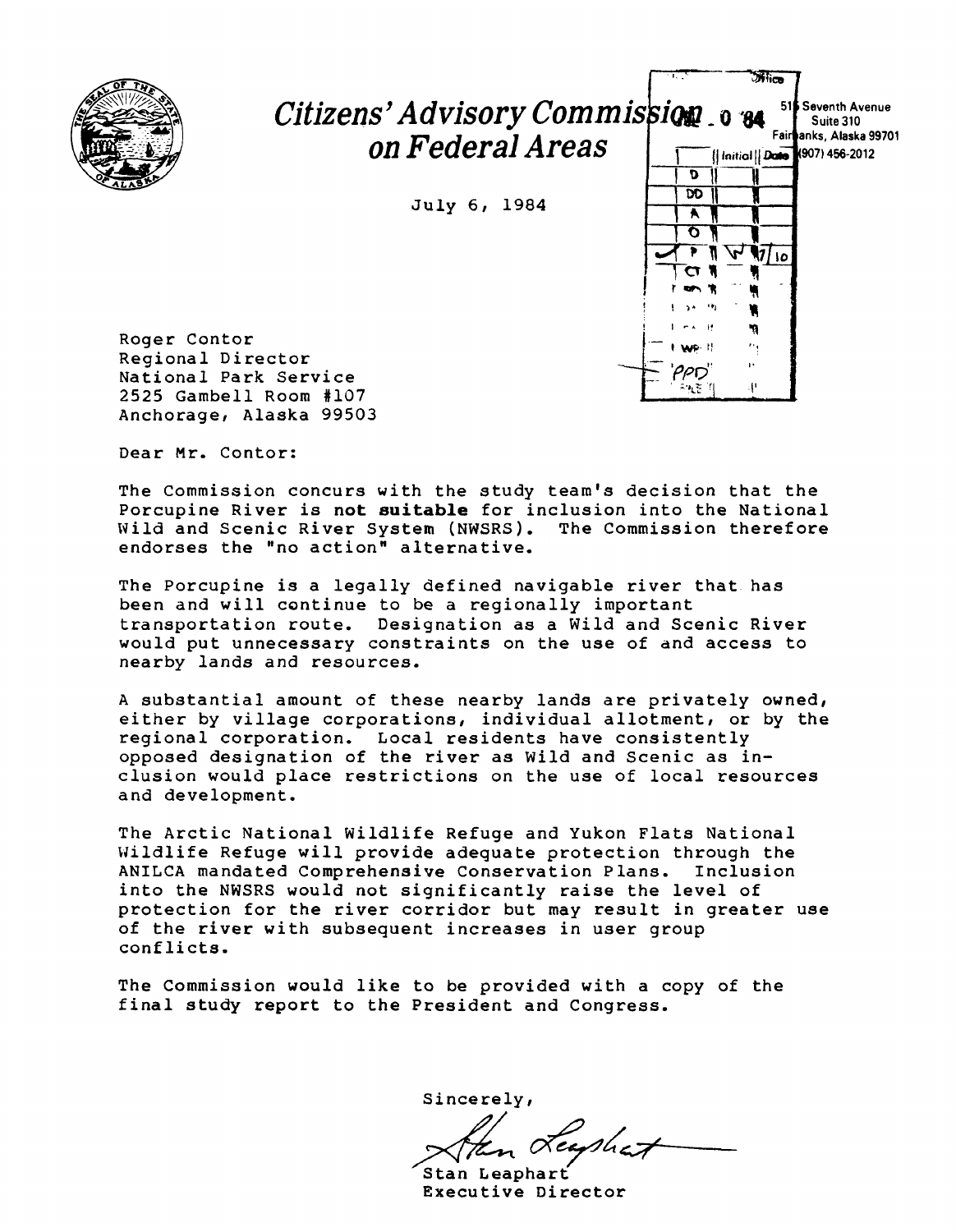

July 8, 1984

Mr. Roger Contor Regional Director National Park Service 2525 Gambell Street Anchorage, AK 99503-2892

Re: Sierra Club conments on Porcupine River Draft Wild and Scenic River Study

Dear Mr. Contor:

Your study team has found that the Porcupine River is eligible but not suitable for inclusion in the National Wild and Scenic Rivers System. However, the Sierra Club believes that the Porcupine River is entirely suitable for inclusion and that it should be designated as "wild" pursuant to the Alaska National Interest I.ands Conservation Act (ANILCA) and the Wild and Scenic Rivers Act (WSRA).

The Porcupine River possesses exceptional qualities that amply qualify it for inclusion in the Wild and Scenic Rivers System. outstanding anong these are the river's impressive scenery, extensive wildlife habitat, fishery value, recreational opportunities, cultural and subsistence significance, historical importance, and geological significance. The study report itself points out many of these. The riparian zone, especially the willow shrub community offers "some of the most important moose habitat" while "the cliffs in the Upper Ramparts portion of the river are considered critical habitat for peregrine falcons [an endangered species] , which nest there." The river is extremely important to both the commercial fishery of the Yukon downstream, and to the subsistence fishery on which many area residents depend. As indicated, "the Porcupine and Tanana River drainages are believed to be anong the most important Alaskan fall chum salmon producing streams in the Yukon River System." Further, as one of the most important trade routes of Alaska's early fur trade, the river corridor harbors many significant artifacts and "serves as a historic syrrbol of one of Alaska's major eras ••. The Porcupine River thus offers the rare opportunity to experience a wild and scenic river along one of the earliest and most significant trade routes to Alaska's interior."

Without designation these outstanding attributes of the river could easily be threatened. The study on the Porcupine and Lower Sheenjek Rivers done by the National Park Service in 1982 makes this clear: "However, it is possible that the character of the river corridor could be significantly changed by development that is not incompatible with Fish and Wildlife resources and other purposes of the Refuges, but would have impact on the scenery or other values of the river area."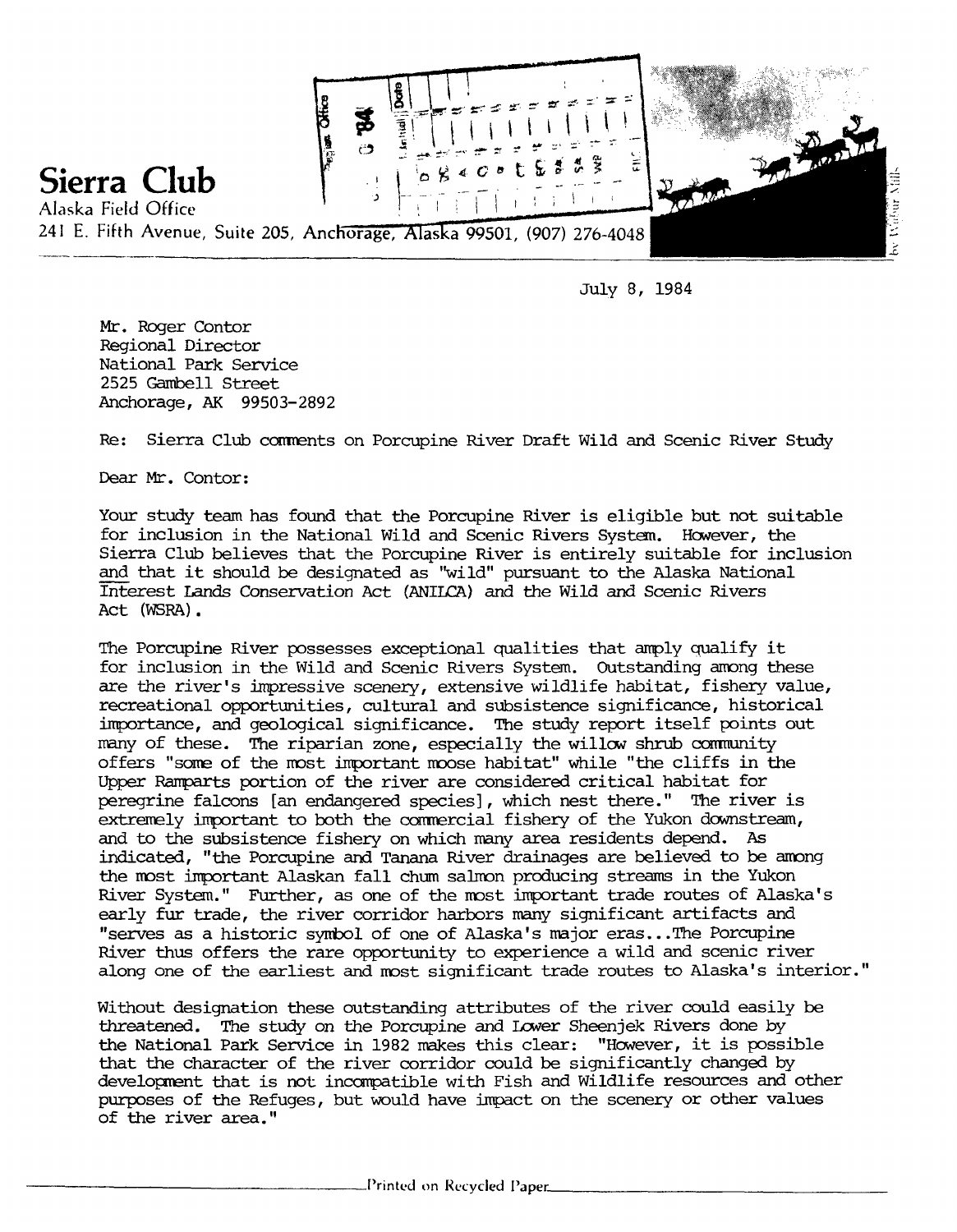Sierra Club caments: Porcuoine River Page 2

Although your study team's argument for eligibility is well-supported, that for non-suitability is not. The two reasons which the report offers are that, 1) "there is concern that designation might possibly constrain future uses of the river for transportation purposes", and, 2) that "there is no support for designation from either the state of Alaska which owns the bed of this navigable river, or from private landowners who have extensive holdings along the river."

The first argument is unclear and poorly substantiated. In what manner would designation constrain future uses of the river? What does the nebulous term "might possibly" really rrean? What about title 11 of ANILCA? Doesn't it protect those very interests? This provision of the act ensures that transportation uses will not be unduly constrained, yet the report fails to take account of it. The report also claims that area residents fear "additional regulations or restrictions that might result fran designation", but it fails to describe what these restrictions might be. What exactly are these regulations? In what manner would they actually impinge upon local interests? Rather, wouldn't designation protect the subsistence resources on which many area residents depend? Questions such as these ought to be dealt with in the final study.

The second rationale, that state and private landowners do not support designation, is similarly weak. As with the Kisaralik River Study Report, this contention is not supported with any figures that document the extent and cause of these sentiments. What percentage of the residents are against inclusion? What are their motivations? How many favor stringent protection? Perhaps more significant to the case in point is the fact that such sentiments should not play a crucial role in the federal designation process. Furthermore, Alternative D, which the Sierra Club prefers, would, pursuant to section 606 of ANIICA, exclude that portion of the river which flows through the extensive private landholdings while the corridor boundaries would exclude the state-owned riverbed. Given these actions and the provisions in ANILCA, the report's argument has little strength.

On page 11 of the report, in support of the no action alternative it states that "the Porcupine River might serve increased barge traffic, and a road might be constructed across or along the river corridor. Such development would probably not be seriously examined until at least 20 years from now." However, there is no quarantee that such development would not occur for 20 years nor that it would be contained on private lands. These assertions are purely speculative and do not constitute a persuasive argument.

The opening page of the report needs to be corrected. It states there that because the Porcupine River is a legally defined navigable river, "the lands comprising the riverbed and both banks are owned by the state of Alaska. [emphasis added]." However, navigability transfers only the riverbed up to the mean high water line to the state, not both banks unless they fall below this line.

Finally, the Sierra Club would like to emphasize the fact that the canadian Government is developing a proposal for including the Porcupine River as one of the initial components of a canadian Rivers Heritage System. *'As* such, inclusion of the Porcupine in our National Wild and Scenic Rivers System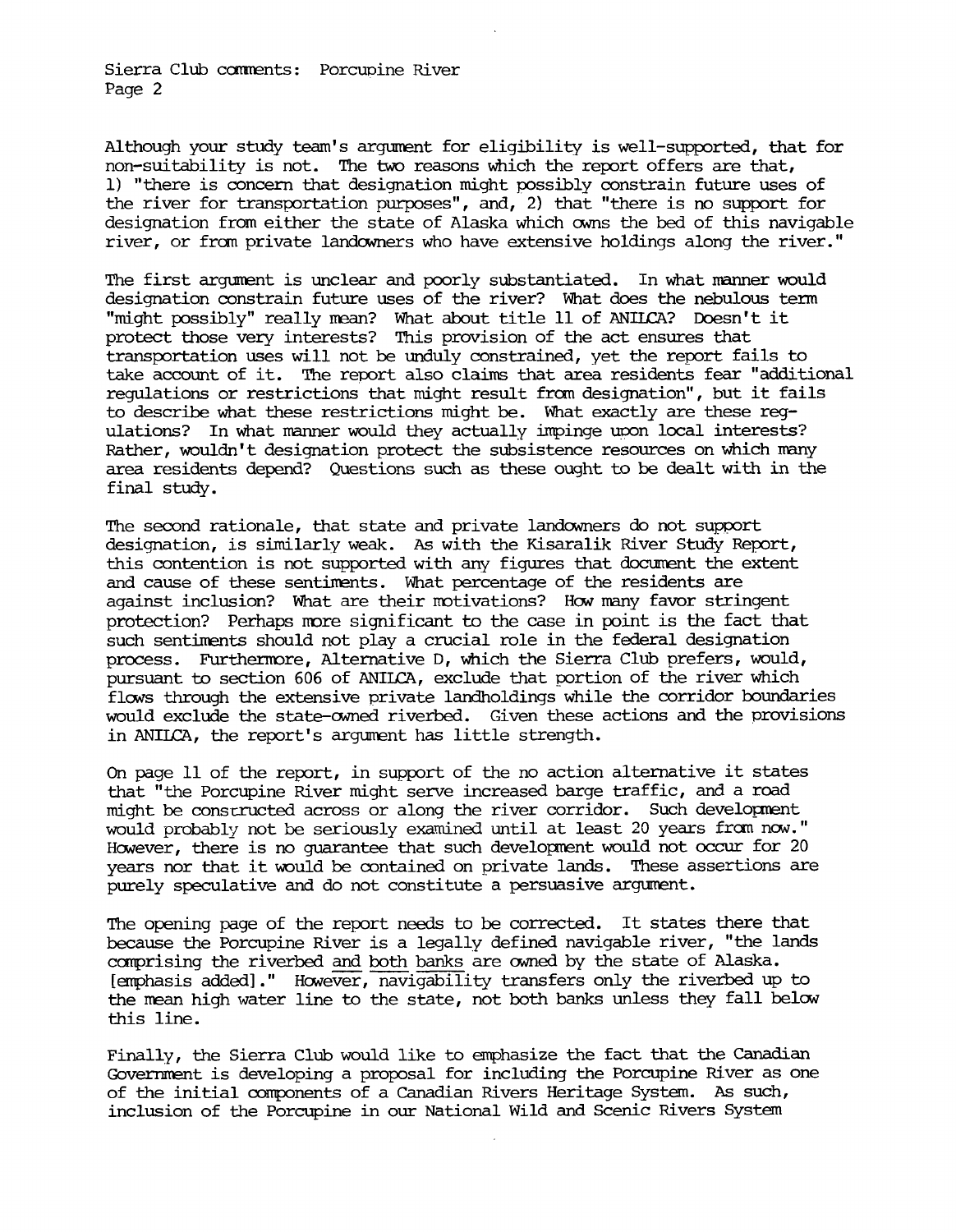Sierra Club comrents: Porcupine River Page 3

offers the United States the important chance to set a positive example of international cooperation for environmental protection. Such an action could have far-reaching implications for many future negotiations. It is an opportunity the U.S. should not pass up.

The Porcupine is clearly one of our nation's superlative rivers and should be included in the National Wild and Scenic Rivers System. Your study team's conclusion that the river is non-suitable for designation should be reconsidered and the issues raised above taken into account.

The Sierra Club favors the highest protection possible for the Porcupine River and its corridor. Accordingly, we recamend Alternative D as the preferred alternative which best meets this goal: wild river status for two separate segments. This would include the entire river from the U.S.-Canadian border to its confluence with the Yukon River except that segment flowing through private land. In addition, we urge the development of a cooperative management plan with Native and state landowners for the excluded and submerged lands.

I hope that these comments, questions, and recommendations will prove helpful to you and your study team. Thank you for this opportunity to cament.

Sincerely yours

 $\mathbb{Z} \times \mathbb{Z} \times \mathbb{Z}$ ,//;?it.£~/ . *'A l:r1LifrL-*

' *0-....\_j*  Emliy Barnett Coordinator, ANIICA Rivers Project

cc: Dr. Robert Putz, FWS Russell Robbins, FWS I.Du Swenxon, FWS